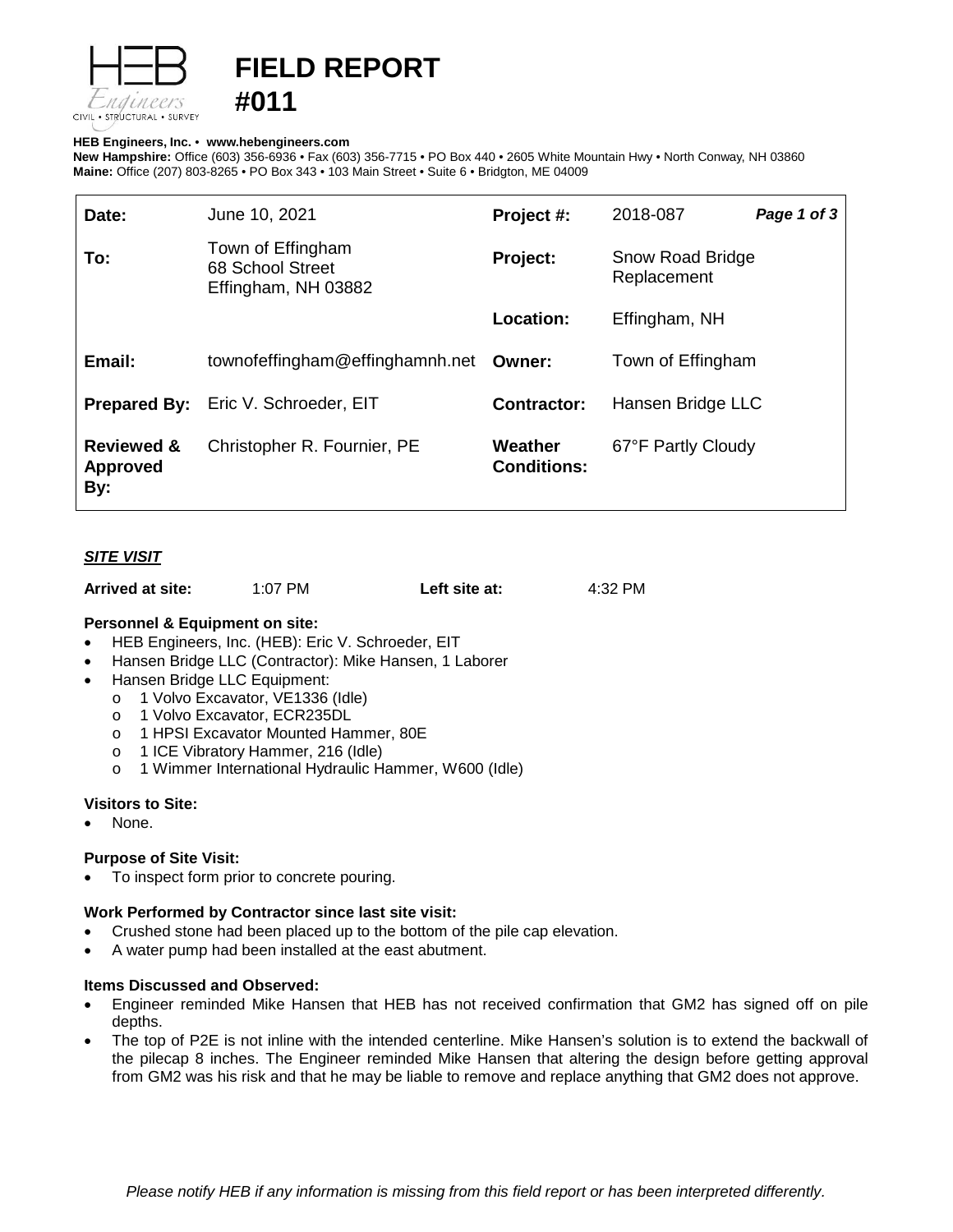*Town of Effingham June 10, 2021 Snow Road Bridge #165/112 over South River, Effingham, NH Page 2 of 3 Field Report #011 HEB Project #2018-087*

- The south west wingwall was removed and used to brace the form on the east abutment.
- Mike Hansen confirmed that concrete would be delivered at 10:00 AM tomorrow (June 11, 2021) and Engineer scheduled testing from S.W. Cole.
- Mike Hansen stated that the crew would stay late to finish the concrete form for inspection tomorrow (June 11, 2021).

### **Work Scheduled:**

• Friday, June 11, 2021 – Concrete scheduled for east pilecap.

### **Outstanding Construction Issues:**

- The Contractor needs to provide revised GM2 design information regarding differing pile conditions (FR #006,  $06 - 01 - 21$ .
	- o Written approval of the east pile installation was received from Larry Dwyer, PE of GM2.
- The Contractor needs to provide revised GM2 design information regarding east pile cap dimensions.

#### **Next Observation:**

• Friday, June 11, 2021.

#### **Photos:**

• Taken by Eric Schroeder on Thursday, June 10, 2021.



Photo 1: Form mostly installed.